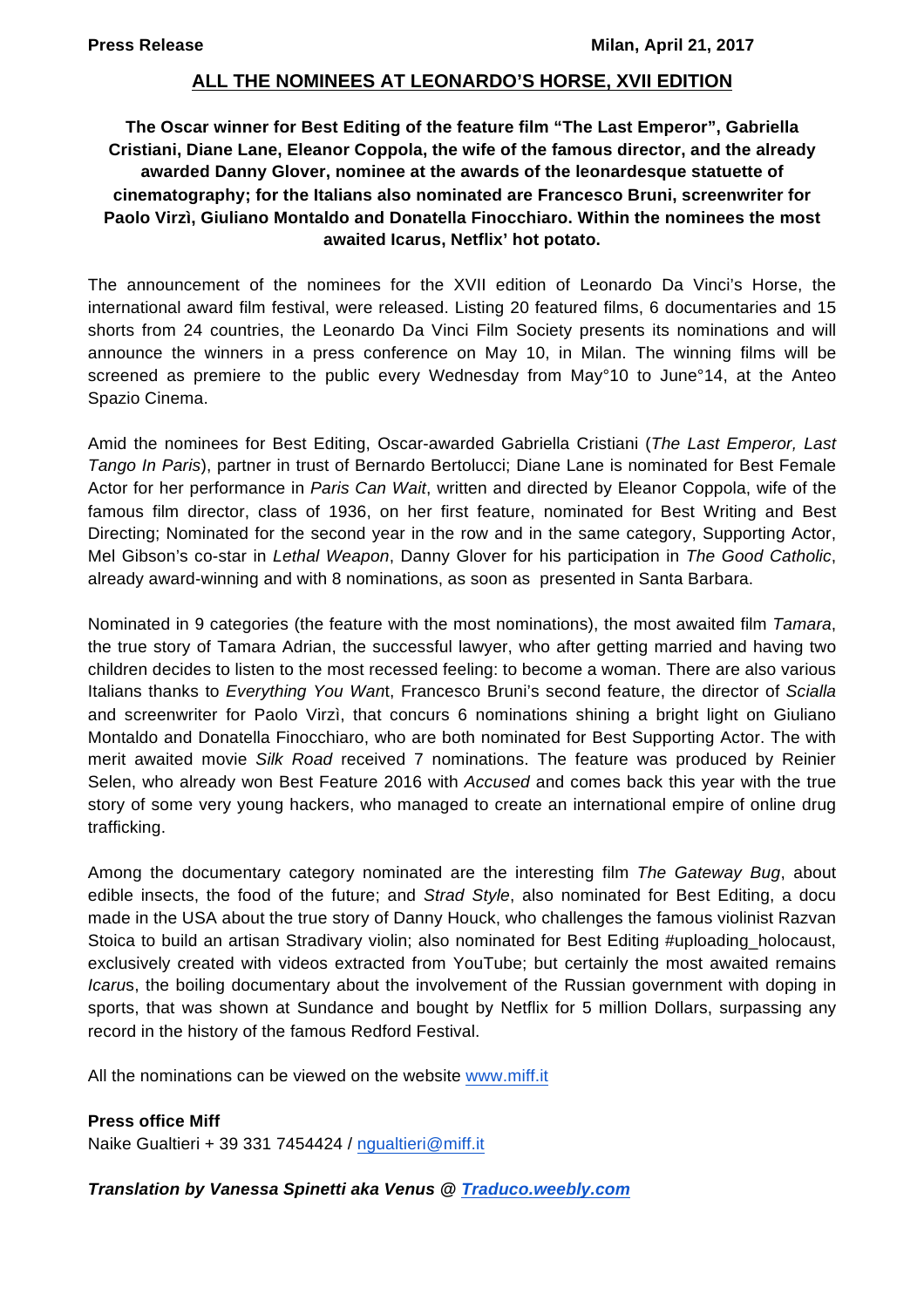### **MIFF AWARDS 2017 CANDIDATURE PER CATEGORIA**

#### **• MIGLIOR REGIA**

**Tamara**  Elia K. Schneider **The Good Catholic**  Paul Shoulberg **Father and Son**  Luong Dinh Dung **Paris Can Wait**  Eleanor Coppola **The Constitution**  Rajko Grlic **Silk Road**  Mark de Cloe

### **• MIGLIOR RECITAZIONE MASCHILE**

#### **Tamara**

Luis Fernandez **Waiting for Charlotte de Corday Project**  Igor Mirkurbanov **Paris Can Wait**  Arnaud Viard **The Constitution**  Nebojsa Glogovac **Freddy/Eddy**  Felix Shafer **Silk Road**  Gijs Blom

#### **• MIGLIOR CINEMATOGRAFIA**

**Tamara**  Petr Cikhart **The Good Catholic**  Justin Montgomery **The Constitution**  Branko Linta **Waiting for Charlotte de Corday Project**  Alexander Burtcev **Father and Son** Ly Thai Dung **Silk Road**  Rob Hodselmans

### **• MIGLIOR MONTAGGIO(inclusi DOCU.)**

**Tamara** Christian Alexander, Jose R. Novoa **The Good Catholic**  Kevin Weaver **Strady Style**  Stefan Avalos **#uploading\_holocaust**  Sagi Bornstein, Gal Goffer **About Us**  Hernán Jiménez **Teleios**  Gabriella Cristiani

#### **• MIGLIOR ATTORE NON PROTAGONISTA**

**The Good Catholic**  John C. McGinley **The Good Catholic**  Danny Glover **The Constitution**  Dejan Acimovic **My One and Only**  Yoram Blaschkauer **Father and Son**  Do Trong Tan **Tutto quello che vuoi**  Giuliano Montaldo

#### **• MIGLIOR FILM IN LINGUA ITALIANA**

**Girl in Flight Tutto quello che vuoi Amore Sacro Le Guerre Horrende** 

### **• MIGLIOR SCENEGGIATURA**

**Tamara**  Fernando Butazzoni, Elia K. Schneider **The Good Catholic**  Paul Shoulberg **Paris Can Wait**  Eleanor Coppola **Father And Son**  Bui Kim Quy, Loung Dinh Dung **Tutto quello che vuoi**  Francesco Bruni **Silk Road**  Marc Linssen, Roeland Linssen

#### **• MIGLIOR RECITAZIONE FEMMINILE**

**Paris Can Wait**  Diane Lane **Imitation Girl**  Lauren Ashley Carter **My One and Only**  Priscilla Sol **The Receptionist**  Teresa Daley **Bokeh**  Maika Monroe **Silk Road**  Olivia Lonsdale

#### **• MIGLIOR SCENOGRAFIA**

### **Teleios**

Chuck Parker **Waiting for Charlotte de Corday Project**  Vyacheslav Zakrochinsky **Tamara**  Yvo Hernandez **About Us**  Carolina Lett **Freddy/Eddy**  Franziska Sauer **A Real Vermeer**  Ben Zuydwijk

#### **• MIGLIOR MUSICA/CANZONE (inclusi DOCU.)**

**Tamara**  Osvaldo Montes **Father and Son**  Lee Dong June **About Us**  Mark Orton **Sixteen Legs**  Dean Stevenson, Kate Miller-Heidke **Tutto quello che vuoi**  Carlo Virzì **Silk Road**  David Van der Heyden

#### **• MIGLIOR ATTRICE NON PROTAGONISTA**

**Tamara**  Prakriti Maduro **The Constitution**  Ksenija Marinkovic **Tutto quello che vuoi**  Donatella Finocchiaro **Strawberry Days**  Nelly Axelsson **The Good Catholic**  Wrenn Schmidt **Waiting for Charlotte de Corday Project**  Anastasia Gordeyko-Atanessian

#### **• MIGLIOR FILM**

Questa categoria è decisa esclusivamente dal pubblico alle anteprime dei vincitori, che voterà durante le proiezioni del programma all'Anteo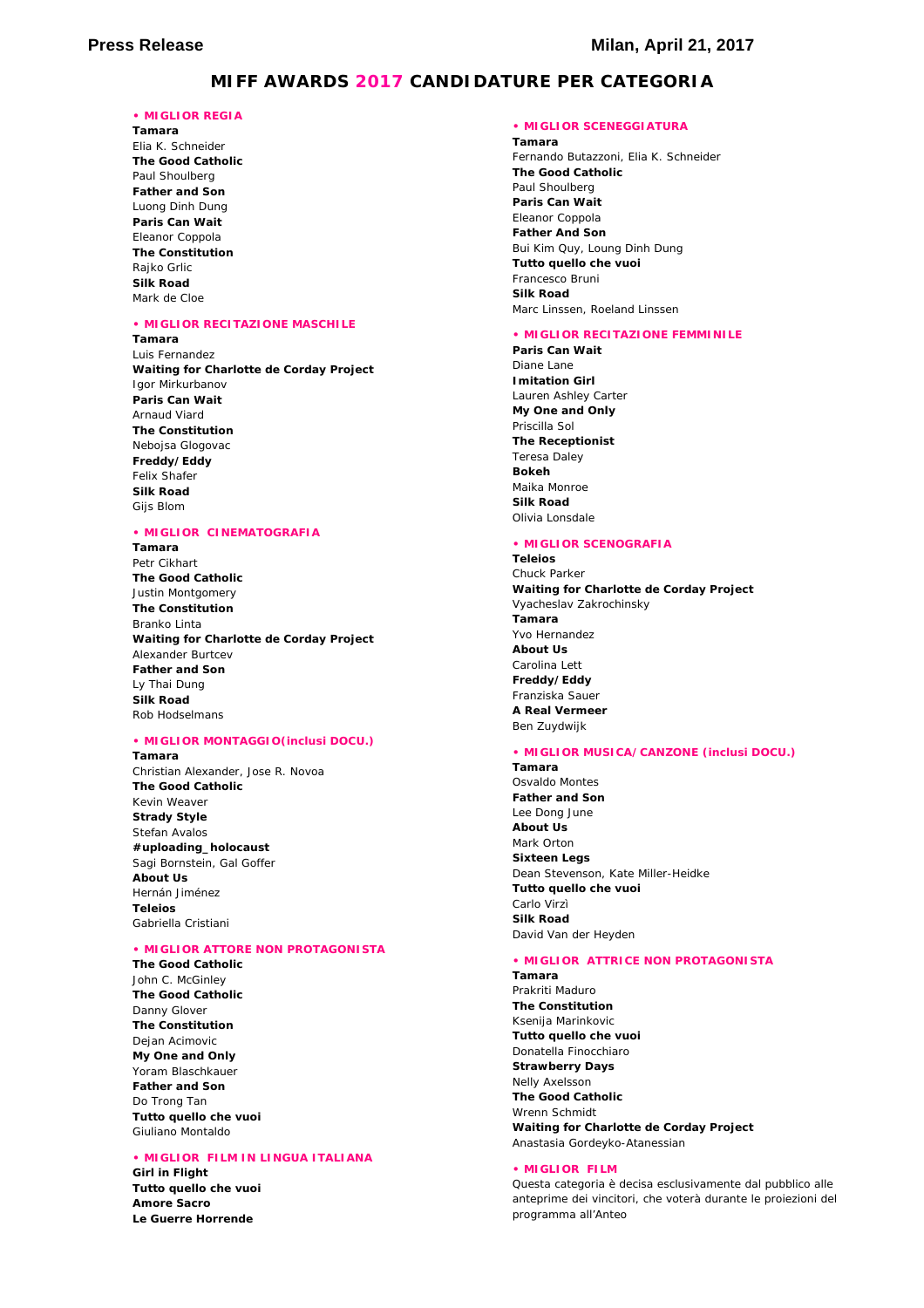# **MIFF AWARDS 2017 NOMINATION FILMS**

#### **FILM LUNGOMETRAGGI**

(tutti i film sono candidati per Miglior Film, categoria votata dal pubblico tra i vincitori)

#### **1. Tamara** – 9 Candidature **(Venzuela, France)**

Miglior Film; Miglior Regia; Miglior Sceneggiatura; Miglior Cinematografia; Miglior Recitazione Maschile; Miglior Attrice Non Protagonista; Miglior Montaggio; Miglior Scenografia; Miglior Musica/Canzone.

#### **2. The Good Catholic** – 8 Candidature **(USA)**

Miglior Film; Miglior Regia; Miglior Sceneggiatura; Miglior Cinematografia; Miglior Attore Non Protagonista; Miglior Attore Non Protagonista; Miglior Attrice Non Protagonista; Miglior Montaggio.

#### **3. Silk Road** – 7 Candidature **(Netherlands)**

Miglior Film; Miglior Regia; Miglior Sceneggiatura; Miglior Cinematografia; Miglior Recitazione Maschile; Miglior Recitazione Femminile; Miglior Musica/Canzone.

#### **4. The Constitution** – 6 Candidature **(Croatia)**

Miglior Film; Miglior Regia; Miglior Cinematografia; Miglior Recitazione Maschile; Miglior Attore Non Protagonista; Miglior Attrice Non Protagonista.

#### **5. Father and Son** – 6 Candidature **(Vietnam)** Miglior Film; Miglior Regia; Miglior Sceneggiatura; Miglior Cinematografia; Miglior Attore Non Protagonista; Miglior Musica/Canzone.

#### **6. Tutto quello che vuoi** - 6 Candidature **(Italy)**

Miglior Film; Miglior Film in Lingua Italiana; Miglior Sceneggiatura; Miglior Attore Non Protagonista; Miglior Attrice Non Protagonista; Miglior Musica/Canzone.

### **7. Waiting for Charlotte de Corday Project** – 5 Candidature **(Russia)**

Miglior Film; Miglior Cinematografia; Miglior Recitazione Maschile; Miglior Attrice Non Protagonista; Miglior Scenografia.

#### **8. Paris Can Wait** – 5 Candidature **(USA)**

Miglior Film; Miglior Regia; Miglior Sceneggiatura; Miglior Recitazione Femminile; Miglior Recitazione Maschile.

# **9. About Us** – 4 Candidature **(Costa Rica, USA)**

Miglior Film; Miglior Montaggio; Miglior Musica/Canzone; Miglior Scenografia.

### **10. Freddy/Eddy** – 4 Candidature **(Germany)**

Miglior Film; Miglior Recitazione Maschile; Miglior Scenografia; Miglior Attrice Non Protagonista

#### **11. My One and Only** – 3 Candidature **(UK, Brasile)**

Miglior Film; Miglior Recitazione Femminile; Miglior Attore Non Protagonista.

#### **12. Teleios** – 3 Candidature **(USA)** Miglior Film; Miglior Scenografia; Miglior Montaggio.

**13. Imitation Girl** – 2 Candidature **(USA)** Miglior Film; Miglior Recitazione Femminile.

# **14. Strawberry Days** – 2 Candidature **(Poland, Sweden)**

Miglior Film; Miglior Attrice Non Protagonista.

#### **15. The Receptionist**– 2 Candidature **(UK, Taiwan)** Miglior Film; Miglior Recitazione Femminile.

#### **16. Bokeh** – 2 Candidature **(USA)** Miglior Film; Miglior Recitazione Femminile.

#### **17. A Real Vermeer** – 2 Candidature **(Be-Ne-Lux)** Miglior Film; Miglior Scenografia.

**18. Girl in Flight** – 2 Candidature **(Italy)** Miglior Film; Miglior Film in Lingua Italiana.

#### **19. Amor Sacro** – 2 Candidature **(Italy)** Miglior Film; Miglior Film in Lingua Italiana.

**20. Le Guerre Horrende** – 2 Candidature **(Italy)** Miglior Film; Miglior Film in Lingua Italiana.